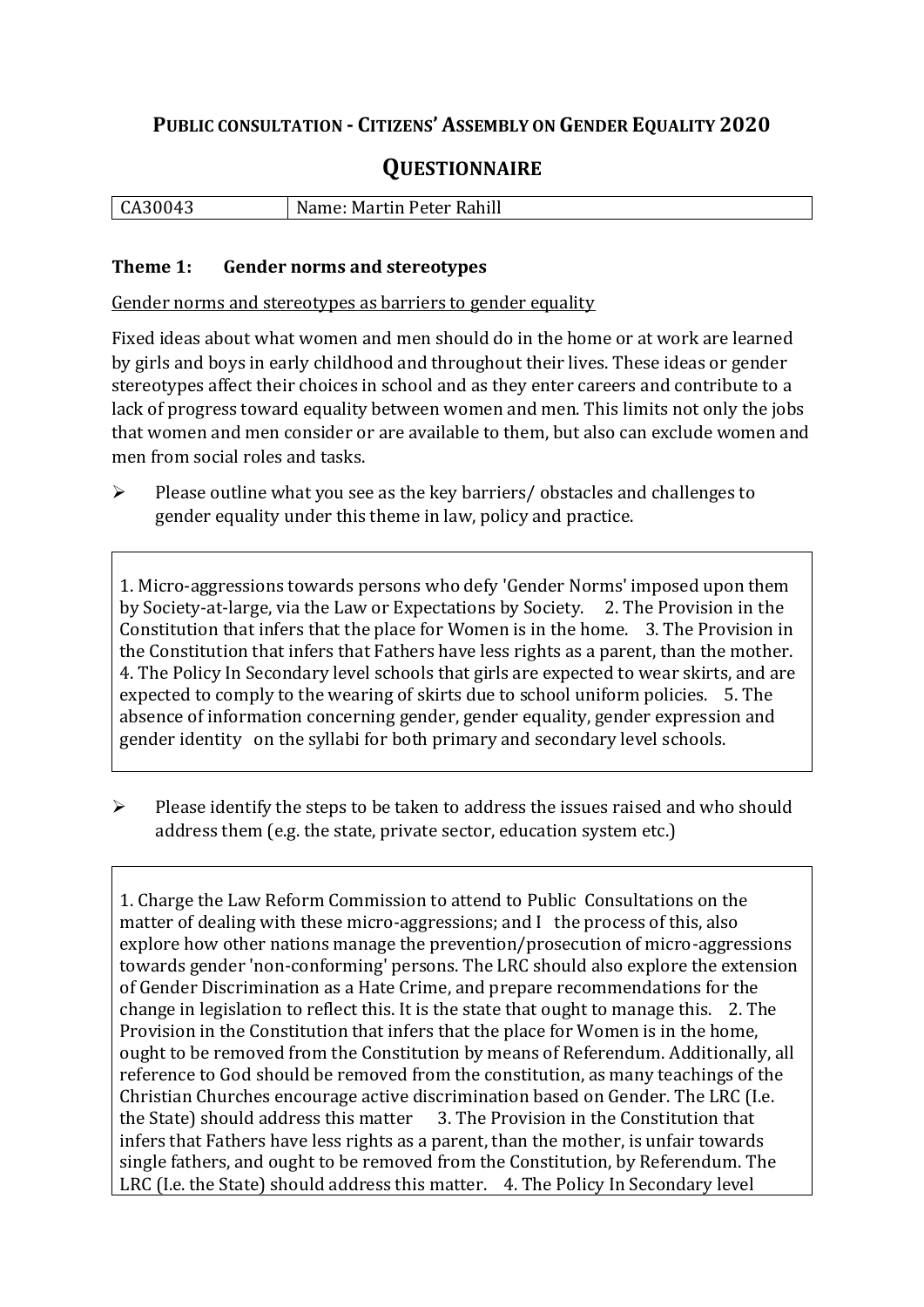schools that girls are expected to wear skirts, and are expected to comply to the wearing of skirts due to school uniform policies. , should be tackled by the Minster of Education, by means of Statutory Instrument, or if this could be 'Ultra Vires', the Oireachtas should legislate to remove the authority of a School to enforce gender specific uniforms. As such it is the State, in partnership, that should attend to this matter. 5. The absence of information concerning gender, gender equality, gender expression and gender identity on the syllabi for both primary and secondary level schools, should be addressed by the Department of Education and those who advised on the Formation of the Syllabus.

## **Theme 2: Work: Occupational segregation by gender, gender discrimination and the gender pay gap**

Women and men are often concentrated into different kinds of jobs and within the same occupations, women are often in work that is less well paid and has less opportunities for career advancement. Women often work in areas where they can work part-time so as to fit in with their caring responsibilities. While many men work in low paid jobs, many professions dominated by women are also low paid, and professions that have become female-dominated have become lower paid. This worsens the gender pay gap (the average difference between the wages of women and men who are working).

- ➢ Please outline what you see as the key barriers/ obstacles and challenges to gender equality under this theme in law, policy and practice.
- $\triangleright$  Please identify the steps to be taken to address the issues raised and who should address them (e.g. the state, private sector, education system etc.)

## **Theme 3. Care, paid and unpaid, as a social and family responsibility**

Care -- the social responsibility of care and women and men's co responsibility for care, especially within the family

Women remain disproportionately responsible for unpaid care and often work in poorly paid care work. For working parents or [lone parents,](https://aran.library.nuigalway.ie/bitstream/handle/10379/6044/Millar_and_Crosse_Activation_Report.pdf?sequence=1&isAllowed=y) balancing paid work with parenting and or caring for older and dependent adults presents significant challenges. Women are [most disadvantaged by these challenges,](https://eige.europa.eu/gender-equality-index/game/IE/W) yet men also suffer from lack of opportunities to share parenting and caring roles. Despite recent legislation and policy initiatives to support early years parental care, [inequalities in the distribution of unpaid](https://www.ihrec.ie/app/uploads/2019/07/Caring-and-Unpaid-Work-in-Ireland_Final.pdf)  [care](https://www.ihrec.ie/app/uploads/2019/07/Caring-and-Unpaid-Work-in-Ireland_Final.pdf) continue between women and men. The cost of childcare has been identified as a particular barrier to work for women alongside responsibilities of caring for older relatives and dependent adults.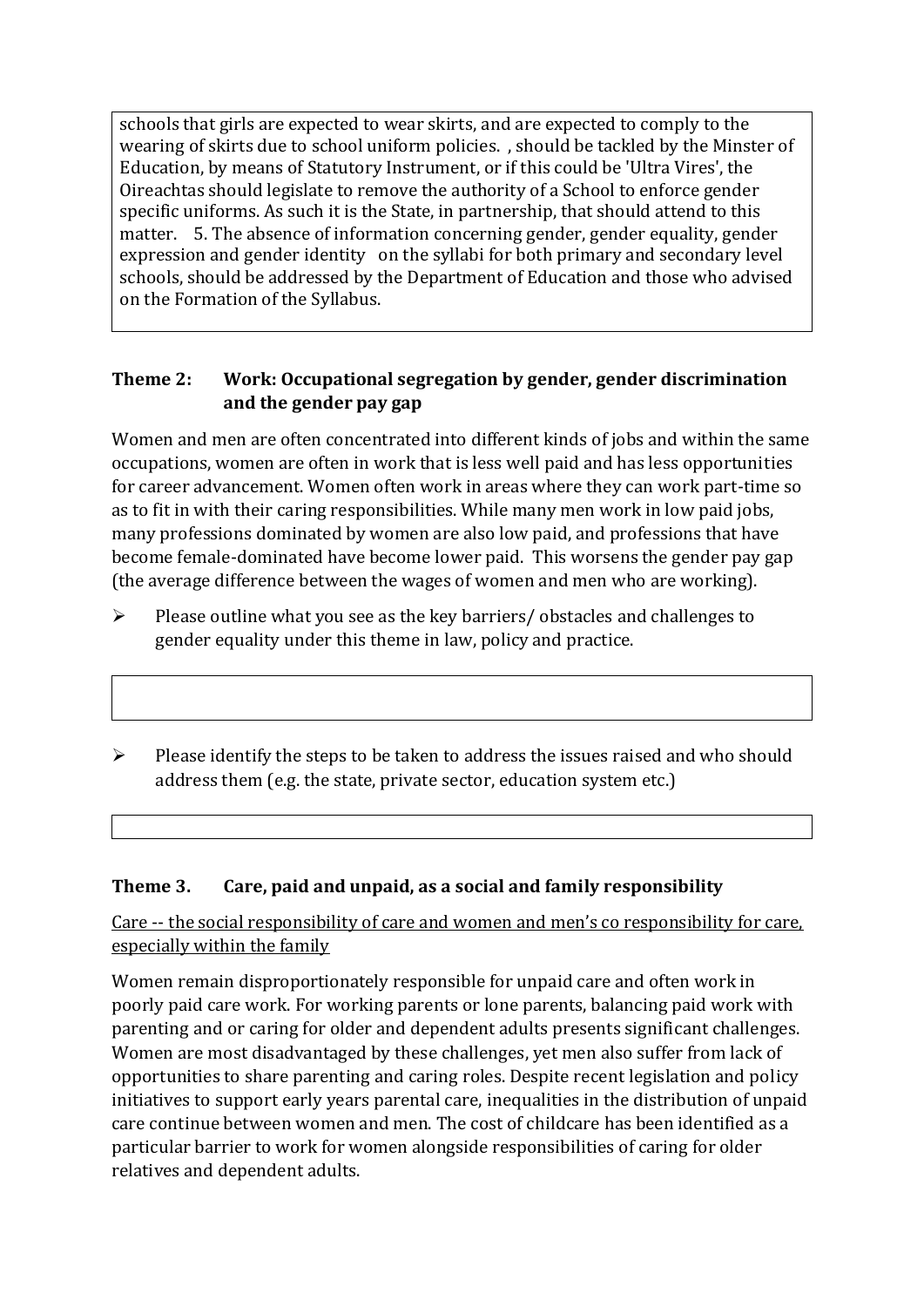- ➢ Please outline what you see as the key barriers/ obstacles and challenges to gender equality under this them in law, policy and practice.
- ➢ Please identify the steps to be taken to address the issues raised and who should address theme (e.g. the state, private sector, education system etc.)

### **Theme 4: Women's access to, and representation in, public life and decision making**

Ensure women's participation and representation in decision-making and leadership in the workplace, political and public life

Women are systematically underrepresented in leadership in [economic](https://eige.europa.eu/gender-equality-index/2019/compare-countries/power/2/bar) and [political](https://eige.europa.eu/gender-equality-index/2019/compare-countries/power/1/bar)  [decision-](https://eige.europa.eu/gender-equality-index/2019/compare-countries/power/1/bar)making. Despite the introduction of a candidate gender quota (through the system of party funding) for national political office, and [initiatives](https://betterbalance.ie/) to support women's access to corporate decision-making roles, men continue to dominate leadership positions. There are also issues to be considered around how media represents women and men.

- ➢ Please outline what you see as the key barriers/ obstacles and challenges to gender equality under this theme in law, policy and practice.
- ➢ Please identify the steps to be taken to address the issues raised and who should address them (e.g. the state, private sector, education system etc.)

## **5. Where does gender inequality impact most?**

To conclude we would be interested in your response to the following question: In which area do you think gender inequality matters most?

Please rank the following in order of importance, 1 being the most important:

- **Paid work** 2
- Home & family life 6